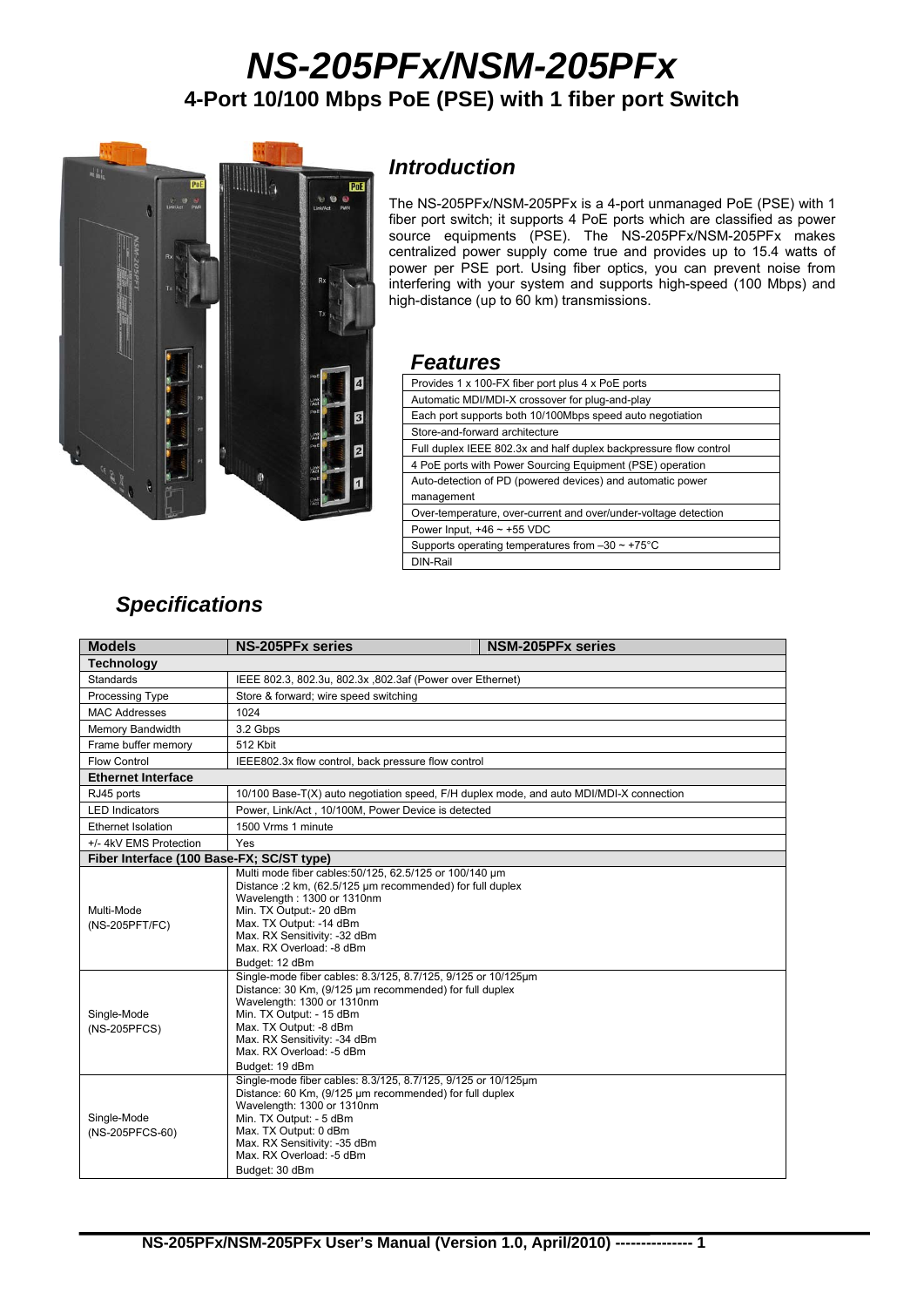| <b>Power Input</b>               |                                          |                         |  |  |
|----------------------------------|------------------------------------------|-------------------------|--|--|
| Input Voltage Range              | $+46$ ~ +55 VDC for PoE output           |                         |  |  |
| Power consumption                | 0.08@ 48 VDC without PD loading          |                         |  |  |
| Protection                       | Power reverse polarity protection        |                         |  |  |
| +/- 4kV EMS Protection           | Yes                                      |                         |  |  |
| Connection                       | 3-Pin Removable Terminal Block           |                         |  |  |
| PoE Output (Port1 $\sim$ 4)      |                                          |                         |  |  |
| PoE Compliance                   | 100% IEEE 802.3af compliant              |                         |  |  |
| PoE Classification               | PSE (Power Sourcing Equipment)           |                         |  |  |
| PoE Voltage                      | +48 VDC depending on power input         |                         |  |  |
| PoE Power                        | Up to 15.4 watts per channel             |                         |  |  |
| PoE Operation                    | Automatic detection and power management |                         |  |  |
| <b>Mechanical</b>                |                                          |                         |  |  |
| Casing                           | Plastic (Flammability UL 94V-0)          | Metal (IP30 Protection) |  |  |
| Dimensions (W x L x H)           | 31 mm x 157 mm x 113 mm                  | 25 mm x 168 mm x 119 mm |  |  |
| Installation                     | DIN-Rail                                 |                         |  |  |
| <b>Environmental</b>             |                                          |                         |  |  |
| <b>Operating Temperature</b>     | $-30 °C \sim +75 °C$                     |                         |  |  |
| Storage Temperature              | -40 °C ~ +85 °C                          |                         |  |  |
| <b>Ambient Relative Humidity</b> | $10\% \sim 90\%$ RH, non-condensing      |                         |  |  |

### *LED Indicator Functions:*

| <b>LED</b>        | Color     | <b>Description</b>       |  |
|-------------------|-----------|--------------------------|--|
| Power             | Red On    | Power is On              |  |
|                   | Red Off   | Power is Off             |  |
| Port1 $\sim$ 4    | Orange On | Power Device is detected |  |
|                   | Green On  | Link/Act                 |  |
| Port <sub>5</sub> | Green On  | Link/Act                 |  |

## *Pin Function for Terminal Block:*

External power supply is connected using the removable terminal block:

- **PWR** : Power input (+46 ~ +55 VDC) and should be connected to the power supply (+)
- **GND** : Ground and should be connected to the power supply (-)
- **F.G.** : F.G. stands for Frame Ground (protective ground). It is optional. If you use this pin, it can reduce EMI radiation; improve EMI performance and ESD protection.